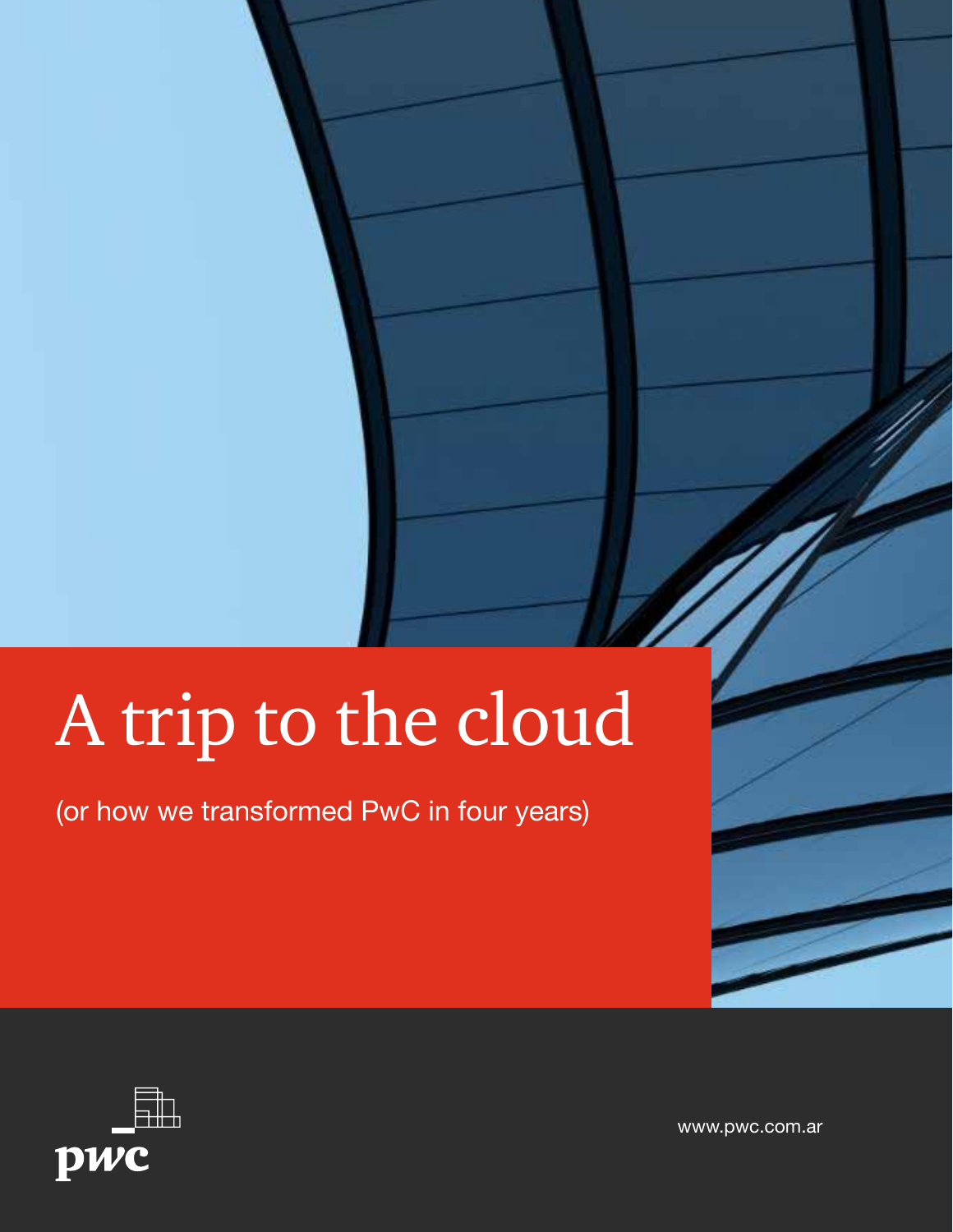# A trip to the cloud

(or how we transformed PwC in four years)

By mid-2017, our Firm decided to globally migrate all its back-office applications to a combination of new systems based on the Software as a Service (SaaS) concept and to migrate some legacy applications to the cloud. This initiative is called Business Operating Solutions (BOS) Program.

In LAN (PwC Spanish-speaking South America region) the migration process started at the beginning of 2019 with the deployment of **Workday** for the Human Capital platform, followed by Google Suite (now known as Google Workspace) by mid-2019. At that moment, we began our biggest challenge, the Oracle Fusion Cloud implementation project, being the second PwC territory to adopt this solution and with many management processes and models having yet to evolve. Our trip to the cloud ended recently with the Salesforce go-live in December 2021.

A project of such magnitude, with over 8,000 users distributed in nine countries, is a source of useful expertise and working practices that may be shared with the community of professionals we interact with. This is the reason for writing this article.

In this sense, there are eight aspects common to all projects that are worth mentioning: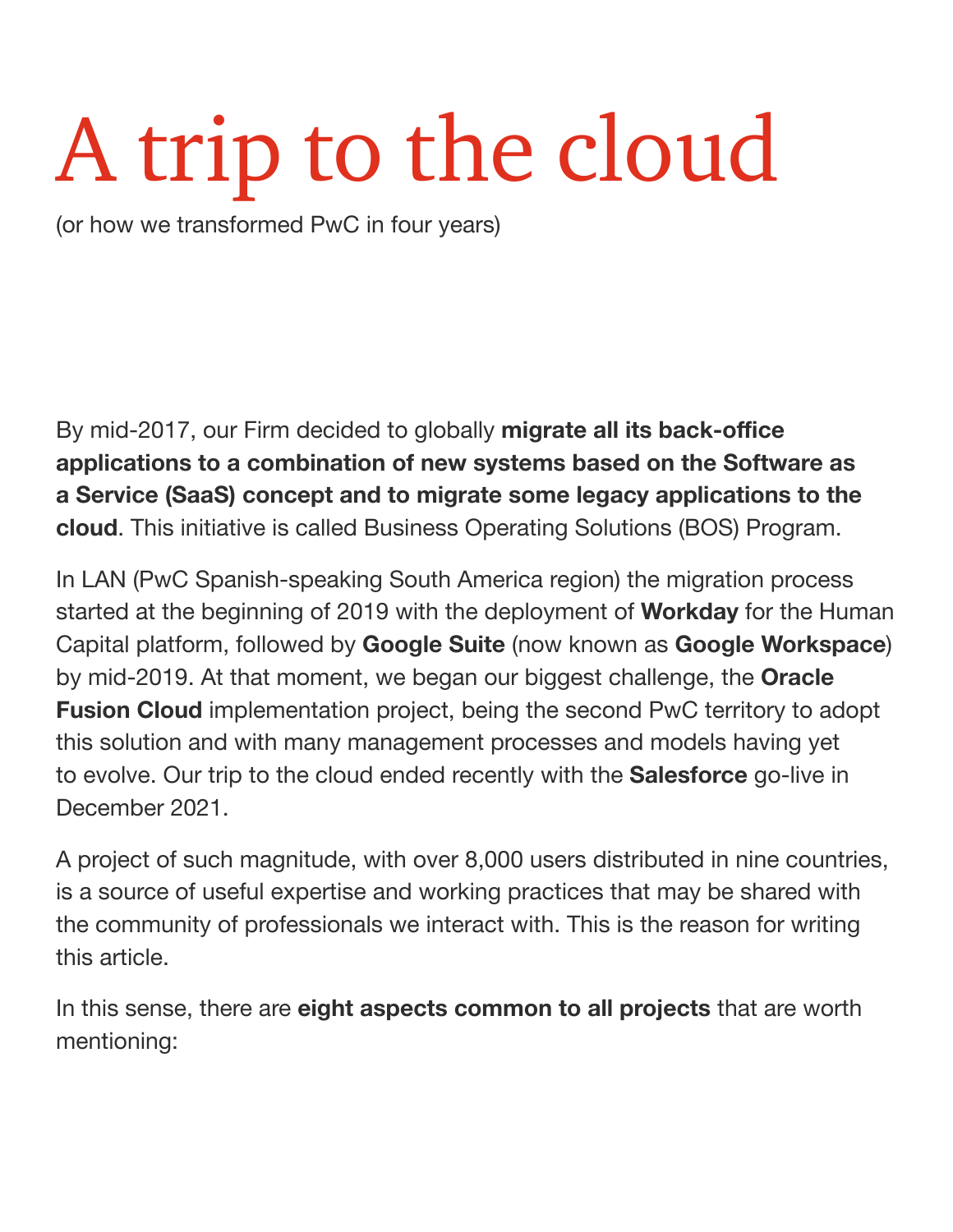1

#### Adherence to the defined process model

In an extensive users community, it is key to ensure that the project management supports the need to keep the process model set and, at the same time, flexible enough to solve all deviations arising from the need to comply with local laws and regulations (taxes, accounting standards, etc.). This aspect is particularly relevant in the case of systems relating to billing, payments, collections, accounting books and computation of taxes.

### Isolating the process model from regulatory changes is crucial for the project success.

### 2

#### Project Manager

Vested with the necessary authority, leads the planning and organization of working teams distributed in several territories with different time zones and languages, all of which are working remotely since April 2020. Another key task is the timely detection of risky situations for the project that must be communicated to the Steering Committee to determine the course of action to mitigate them.

### 3

#### Change Management

This was probably the most challenging task we undertook. A community used to working with local systems tailored to their needs and preferences that, within a matter of months, has to start working with global applications, with similar processes at a global level, which are not always adapted to local needs and practices, will definitely resist change. Leaders identified with change and ready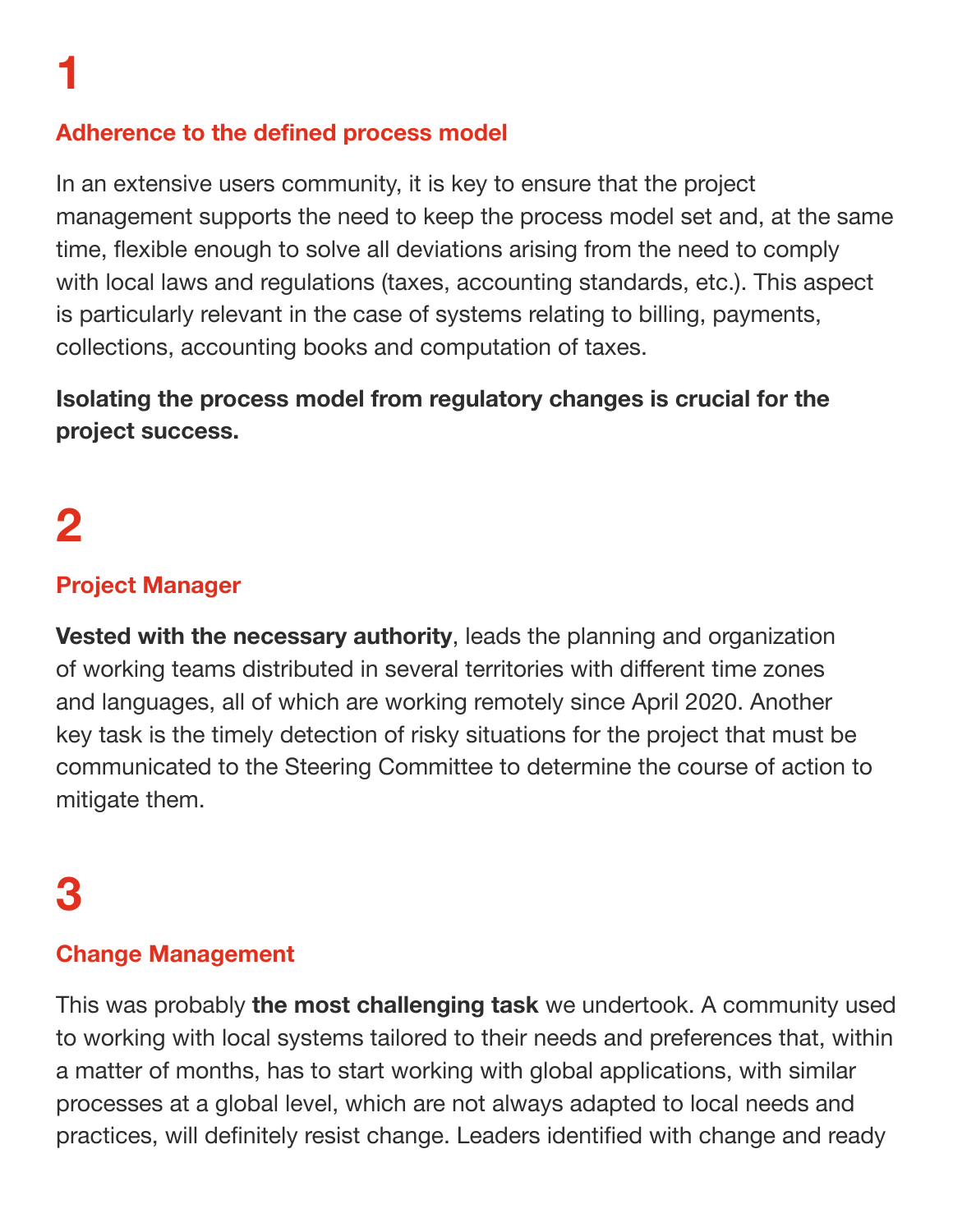to share and encourage the adoption of new operating practices are essential for the success of these projects. It is also advisable to allocate time and resources of a change management team to design and perform related tasks.

### 4

#### Data migration

A very complex issue to solve and one of the greatest risks we faced. Defining what information to migrate and how to migrate it from legacy applications are actions that must be taken in the first stages of the project and validated with the highest management level. Before defining what we migrate, it is necessary to know whether the data exist and if they have the required quality. Data migration cannot be addressed isolated from other areas of the implementation project, such as the area of reporting, since it is important to understand how the business requires displaying data to design and map the fields to be migrated.

A key aspect, which is not always considered, is the definition of controls to validate the effectiveness of the migration conducted. In our case, we aimed at automating those controls by means of tools such as Alteryx or Power BI, achieving excellent results both in the processing speed and control effectiveness.

### 5

#### Information security and privacy

Just as the security model to be applied is related to the standard process model and must be applied with the same consistency and robustness, when we talk about compliance with data privacy laws, new challenges emerge due to the complexity of regulations in each country and the significant differences among them. By way of example, when implementing one of the solutions, it was necessary to allocate some countries to data centers located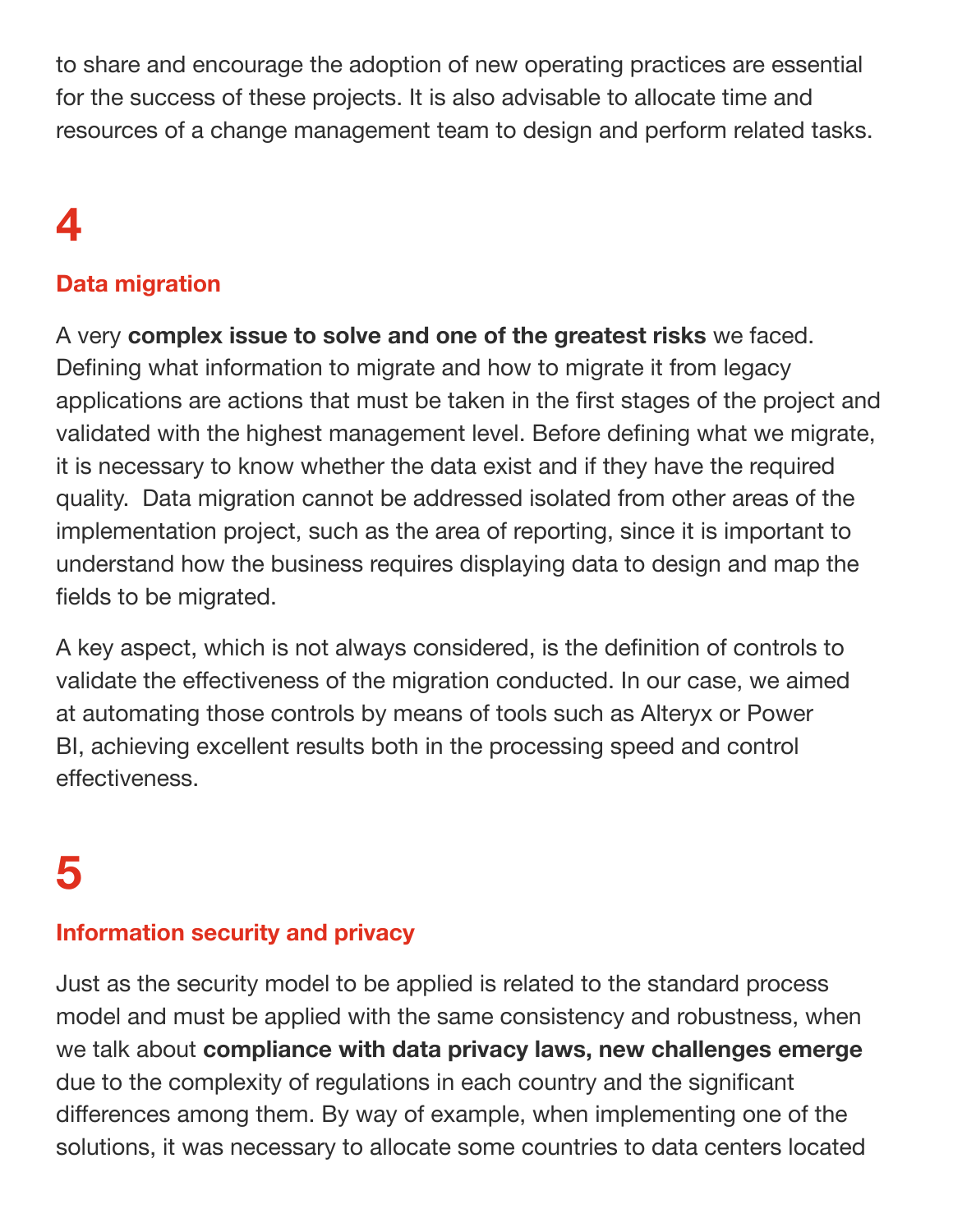in Europe, with the consequent impact on the performance (higher latency); otherwise, we would not be able to comply with privacy standards required in those countries.

### 6

### **Testing**

There is no doubt about the importance of this aspect, but in the case of global systems that have been localized to ensure compliance with regulations in each country, the task becomes very complex. It is mandatory to document test cases country-by-country, and the follow-up of its execution is crucial for Go or No Go decisions.

### 7

#### Post Go-Live support

For those applications that are expected to trigger a significant user demand given their complexity, it is essential to have a support scheme in local language and in the same time zone.

### 8

### Reporting

Most SaaS applications have configurable reporting modules, which, in many cases, meet users' requirements. The story is different when the information residing in different systems has to be combined and an extraction and transformation process (ETL) needs to be implemented to obtain the required report. Defining the reports needed by users is a complex task and requires a team specialized in tools designed for such purpose.